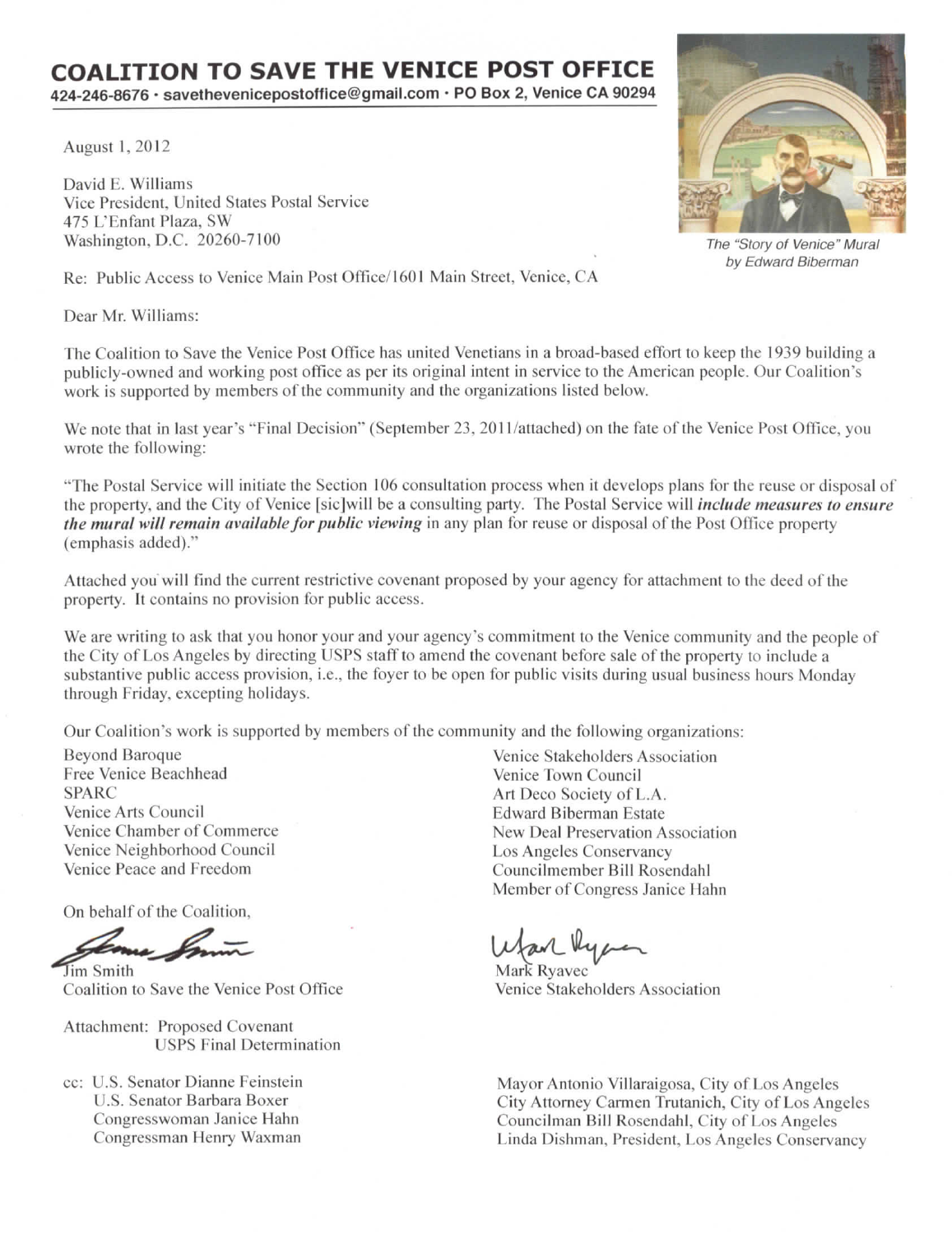$\label{eq:2.1} \frac{1}{\sqrt{2}}\int_{\mathbb{R}^3}\frac{1}{\sqrt{2}}\left(\frac{1}{\sqrt{2}}\right)^2\frac{1}{\sqrt{2}}\left(\frac{1}{\sqrt{2}}\right)^2\frac{1}{\sqrt{2}}\left(\frac{1}{\sqrt{2}}\right)^2\frac{1}{\sqrt{2}}\left(\frac{1}{\sqrt{2}}\right)^2.$ 

 $\label{eq:2.1} \frac{1}{\sqrt{2}}\int_{\mathbb{R}^3}\frac{1}{\sqrt{2}}\left(\frac{1}{\sqrt{2}}\right)^2\frac{1}{\sqrt{2}}\left(\frac{1}{\sqrt{2}}\right)^2\frac{1}{\sqrt{2}}\left(\frac{1}{\sqrt{2}}\right)^2.$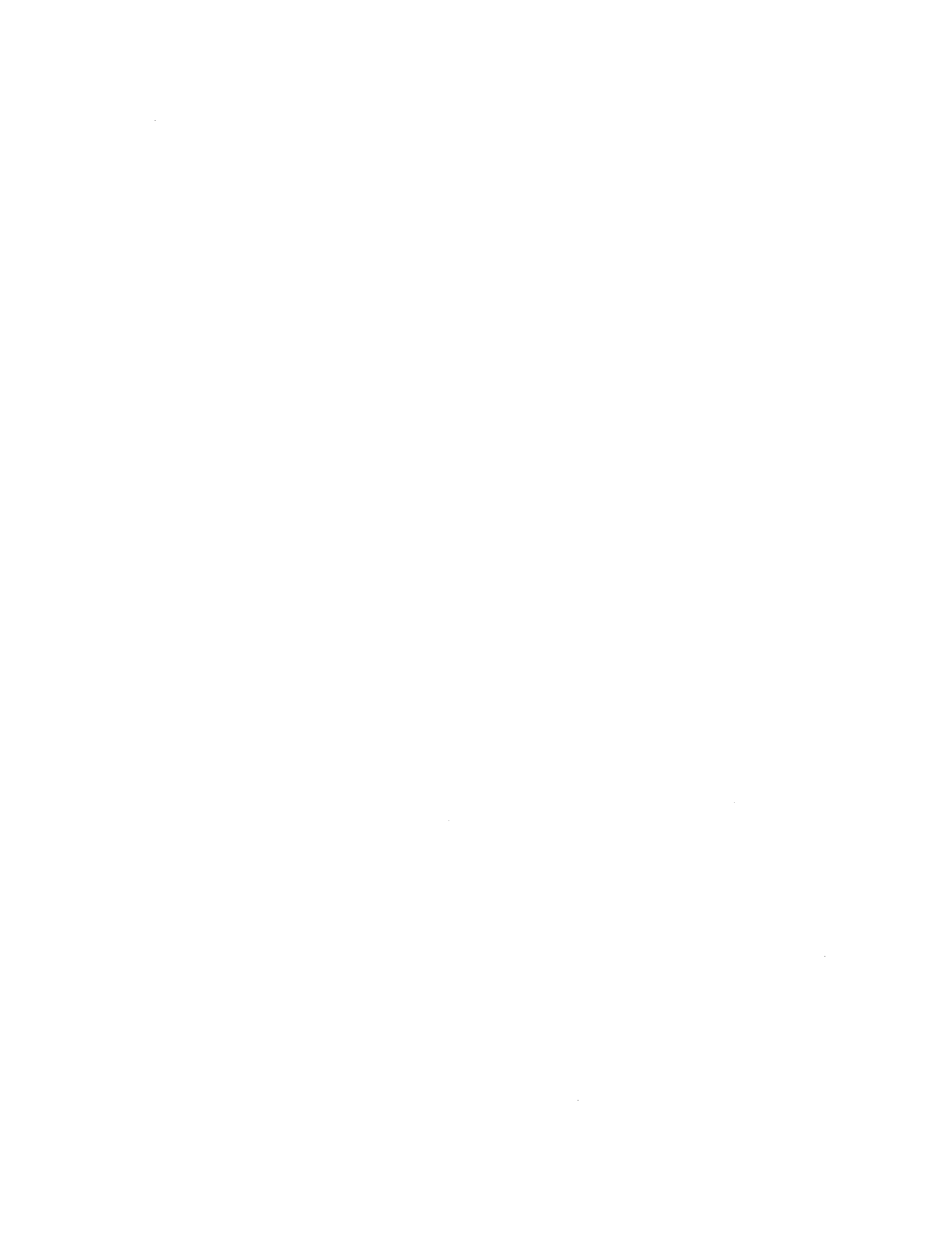DAVID E. WILLIAMS VICE PRESIDENT, NETWORK OPERATIONS



September 23, 2011

John A. Henning, Jr., Esq. 125 N. Sweetzer Avenue Los Angeles. CA 90048

Dear Mr. Henning,

Thank you for your August 31, 2011 request for review of the decision to relocate retail services currently located at 1601 Main Street, Venice, California. Please find enclosed the final decision of the Postal Service regarding the requests for review relating to that facility.

I was designated as the decision maker in this matter because the Vice President, Facilities, had already concurred in the original decision. The attachment explains our position in more detail and we believe we have addressed all of the concerns expressed by our customers. As I have explained, I will not set aside the original decision.

**Sincerely** 

David<sup>T</sup>E. Williams

Enclosure

cc: Tom A. Samra

475 L'ENFANT PLAZA SW WASHNCTON, DC 20260-7100 202-268-4305 FAX: 202-268-3331 www.usp3.com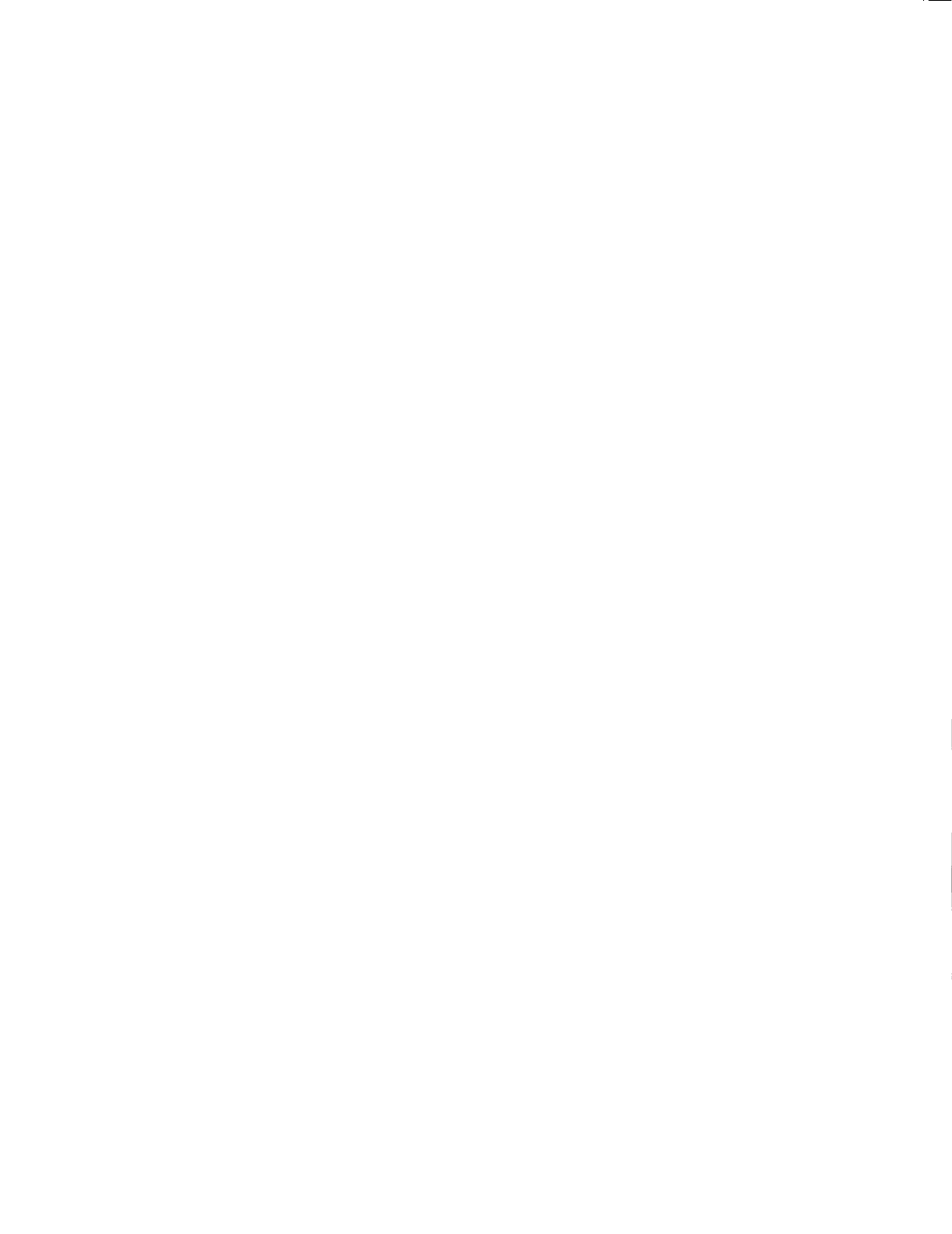## Final Decision Regarding Relocation of Retail Services in Venice, California

In accordance with the procedures set forth at 39 C.F.R. § 241.4(c)(6). this is the final decision of the Postal Service with respect to the relocation of retail services from the Venice, California Main Post Office at 1601 Main Street to the Venice Carrier Annex at 313 Grand Boulevard. The Postal Service announced its decision to relocate retail services on July 18, 2011 and subsequently received requests for review from several postal customers. I have carefully considered all the concerns expressed by our customers in each of the requests for review and other correspondence along with the complete project file relating to the relocation proposal. While I am sympathetic to some of the concerns raised, for the reasons set forth below, I will not set aside the Postal Service's prior decision.

Postal customers raised concerns about impacts the Postal Service's decision to relocate retail services might have on (1) historic resources and (2) the surrounding environment, specifically traffic and parking impacts within a coastal zone and in the residential neighborhood around the Venice Carrier Annex. Each of these issues is addressed below.

#### 1. Historic Resources

The Venice Main Post Office was constructed in 1939 and is eligible for listing in the National Register of Historic Places. An oil-on-canvas mural entitled "Story of Venice" by artist Edward Biberman is currently on display in the lobby. Several customers expressed concern that the building and/or mural would not be preserved.

Section 106 of National Historic Preservation Act ("NHPA") requires federal agencies to take into account the effects of their proposed undertakings on historic properties, and when such effects are possible, to initiate and complete the Section 106 consultation process. Section 106 review ensures that federal agencies consider historic properties, along with other factors such as cost and agency mission, in the planning process of proposed undertakings. However, the preservation of every historic property is not the goal of Section 106, nor does Section 106 require a business to continue to operate in a historic property even if doing so causes the business to become unprofitable.

The relocation of retail services is not an "undertaking" within the meaning of Section 106. An undertaking is a "project, activity or program" that can result in changes in the character or use of historic properties. The relocation of retail services does not alter the character of the Venice Main Post Office building or the mural. Nor does it change the uses that can be made of the property. There will be no "undertaking" within the meaning of NHPA until the Postal Service adopts a plan for the reuse of the Venice Main Post Office or the transfer of the Post Office building from Postal Service ownership to private ownership. The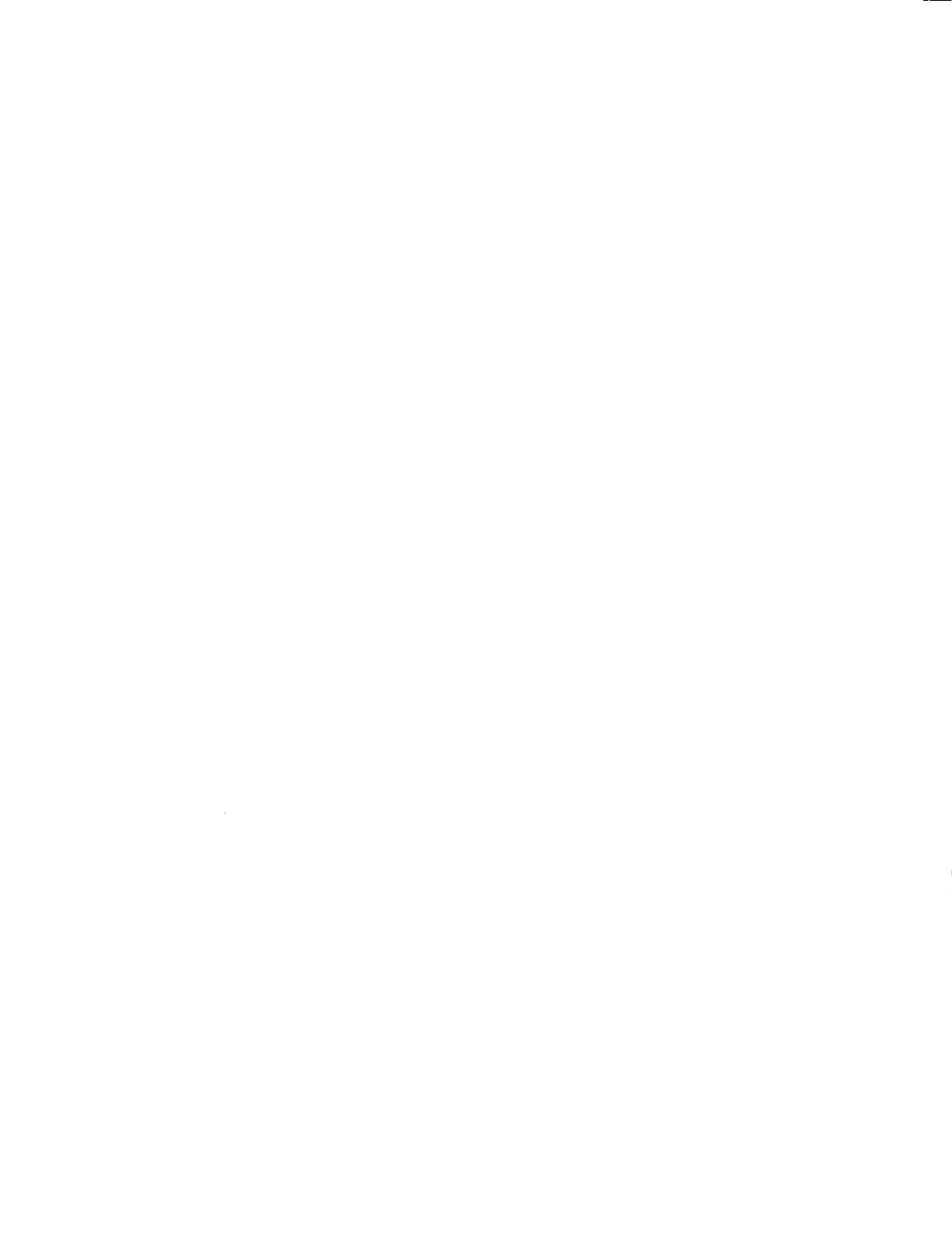Postal Service will initiate the Section 106 consultation process when it develops plans for the reuse or disposal of the property, and the City of Venice will be a consulting party. The Postal Service will include measures to ensure the mural will remain available for public viewing in any plan for reuse or disposal of the Post Office property.

#### II. Traffic and Parking

The Venice Main Post Office will be relocated 400 feet to the Venice Carrier Annex, The relocation will not result in any negative environmental impacts, nor will it be inconsistent with the policies of the California Coastal Act. The Carrier Annex can accommodate retail counters and Post Office Boxes without expansion of the building. While trips will be 400 feet shorter or longer depending on the direction from which vehicles are traveling, there will be no rerouting of traffic as a result of the relocation. Although several customers expressed concerns about a parking shortage in the area, this situation should not be exacerbated by the relocation of the Venice Main Post Office since the Carrier Annex property includes an on-site parking lot for postal vehicles, and will be restriped to accommodate additional parking spaces for our customers.

#### III. Balancing the Impact on the Community and the Best Interests of the Postal Service

While the Postal Service is not insensitive to the impact of this decision on its customers and the Venice community, the relocation of the Venice Main Post Office is in the best interest of the Postal Service. The Venice Carrier Annex can accommodate the retail counters and Post Office Boxes without expansion of the building. Relocation of the carriers from the Venice Carrier Annex to the Venice Main Post Office was considered, but rejected because the Venice Main Post Office has insufficient parking to accommodate additional operations and insufficient platform space to accommodate tractor/trailer mail delivery. I have also taken into account the comments regarding the physical appearance of the Annex. The Postal Service will realize an annual cost savings of \$135,498 by moving retail services into the Venice Carrier Annex. The annual cost savings takes into consideration the cost of relocation, which is offset by savings from utilities and maintenance labor.

In reaching this decision, I considered all of the public input received but the objections expressed do not outweigh the financial exigencies facing the Postal Service. With current projections for declining mail volume, and the financial condition of the Postal Service, the Postal Service must make any feasible change to reduce costs. As our customers are no doubt aware, the Postal Service is funded by the sales of its services and products. It has an obligation to match its retail and distribution networks to the demand for its services from customers.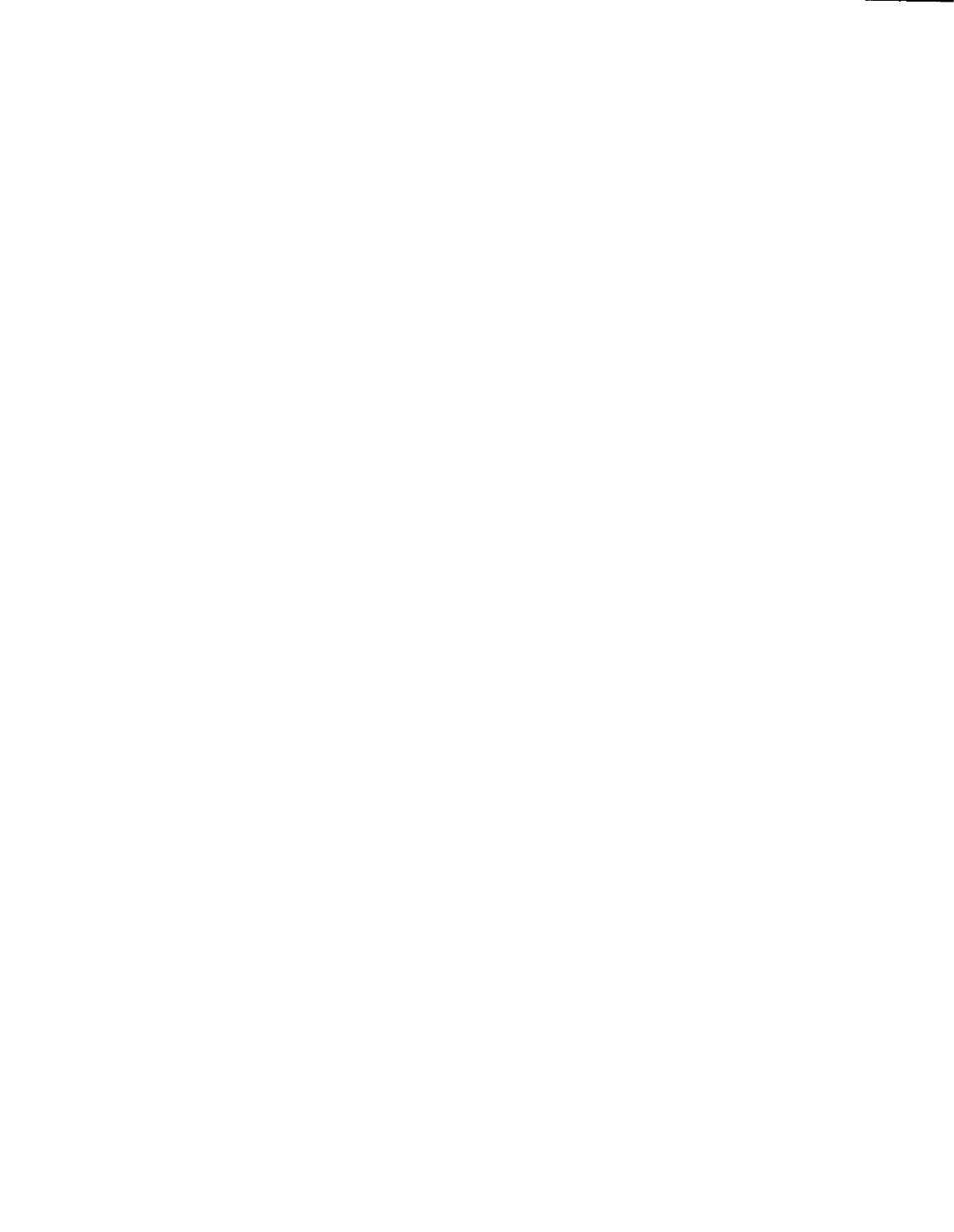Accordingly, 1 conclude that there is no basis to set aside the decision to relocate the Venice Main Post Office, 1601 Main Street, to the Venice Carrier Annex, 313 Grand Boulevard. This is the final decision of the Postal Service with respect to this matter, and there is no right to further administrative or judicial review of this decision.

David E. Williams Vice President, Network Operations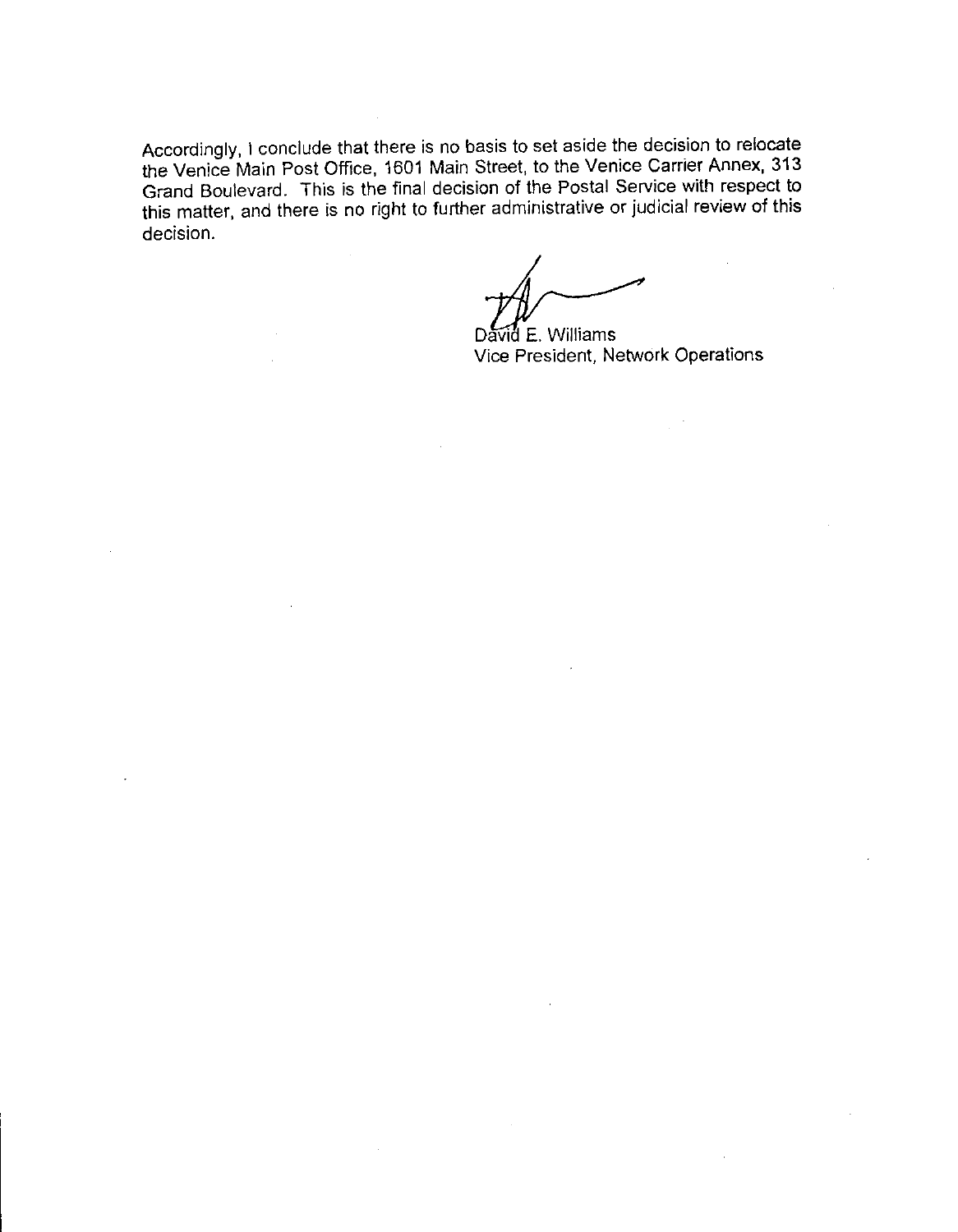$\label{eq:2.1} \frac{1}{\sqrt{2}}\int_{0}^{\infty}\frac{1}{\sqrt{2\pi}}\left(\frac{1}{\sqrt{2\pi}}\right)^{2\alpha} \frac{1}{\sqrt{2\pi}}\int_{0}^{\infty}\frac{1}{\sqrt{2\pi}}\left(\frac{1}{\sqrt{2\pi}}\right)^{\alpha} \frac{1}{\sqrt{2\pi}}\frac{1}{\sqrt{2\pi}}\int_{0}^{\infty}\frac{1}{\sqrt{2\pi}}\frac{1}{\sqrt{2\pi}}\frac{1}{\sqrt{2\pi}}\frac{1}{\sqrt{2\pi}}\frac{1}{\sqrt{2\pi}}\frac{1}{\sqrt{2\pi}}$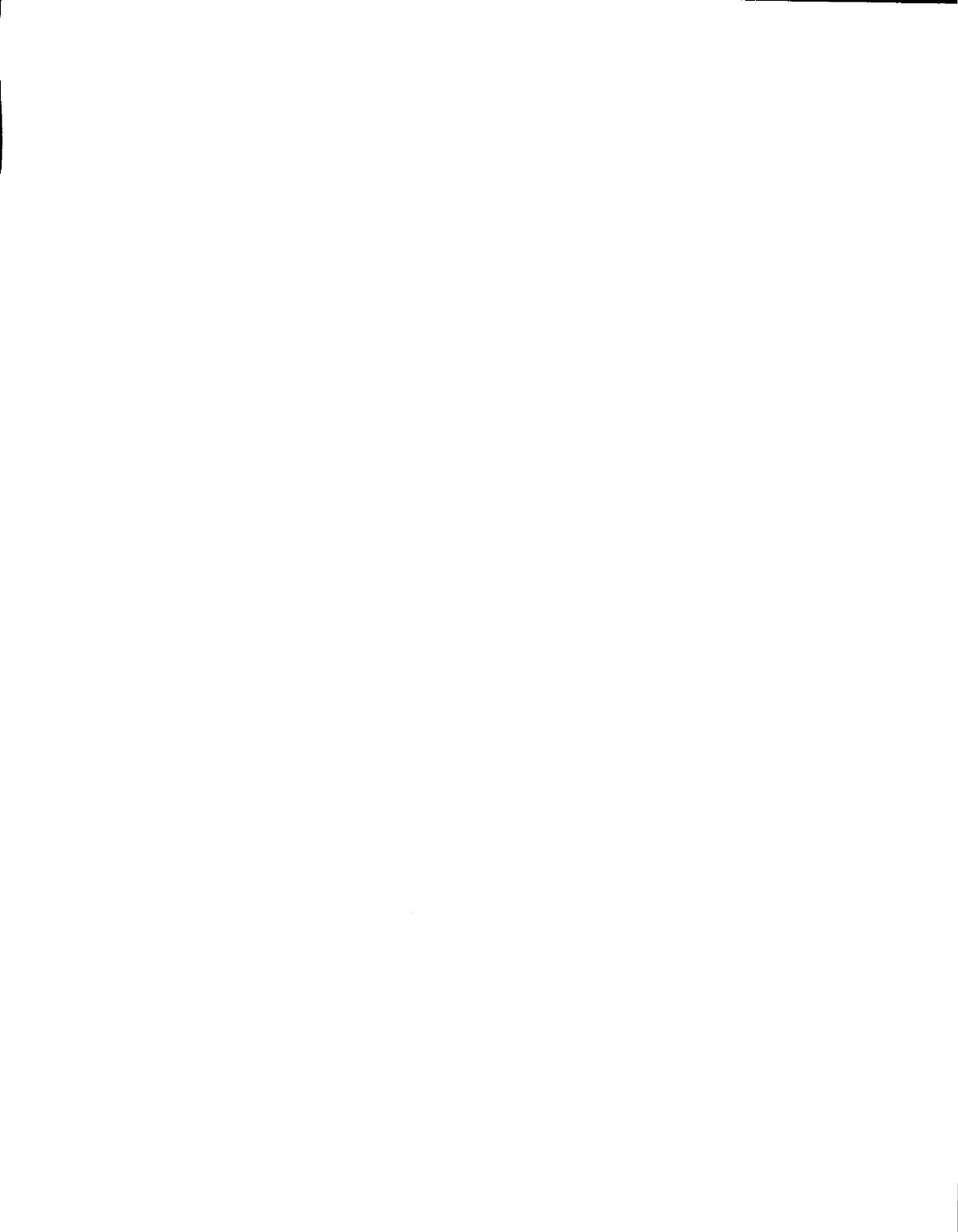### PRESERVATION COVENANT

# **1601 Main Street, Venice, CA 90291**

### **PRESERVATION COVENANT LANGUAGE**

In consideration of the conveyance of certain real property, located at 1601 Main Street within the Venice community of the City of Los Angeles, the County of Los Angeles, State of California.

(1) The grantee hereby covenants on behalf of itself, its heirs, successors and assigns at all times to restore, maintain and preserve this property in accordance with the recommended approaches of the "Secretary of the Interior's Standards for the Treatment of Historic Properties with Guidelines for Preserving, Rehabilitating, Restoring & Reconstructing Historic Buildings" (National Park Service, 1995} in order to preserve those qualities that make this property eligible for listing in the National Register of Historic Places.

(2) No construction, alteration or rehabilitation shall be undertaken or permitted to be undertaken that would affect the historic features of the property without prior consultation with, and the express permission of the City of Los Angeles ("City"), pursuant to an application made by the grantee to the Department of City Planning and its Office of Historic Resources. No excavation or other subsurface ground disturbances may be done or permitted to be done at the property without prior consultation with, and the express permission of, the Native American Heritage Commission (NAHC) and those Native American tribal organizations identified by the NAHC as having knowledge of Native American cultural resources on, under or near the property (collectively, the "Native American Organizations"). Grantee shall make such application to the NAHC as may be necessary for grantee to obtain the identity of the applicable Native American tribal organizations.

(3) The City and authorized representatives of the Native American Organizations shall be permitted at all reasonable times to inspect the property in order to ascertain if the above conditions are being met

(4) In the event of a violation of this covenant, and in addition to any remedy now or hereafter provided by law, the City and/or the Native American Organizations, as applicable may, but are not required to, following reasonable notice to the grantee, institute suit to enjoin said violation or to require the restoration of the property.

(5) This covenant is binding on the grantee, its heirs, successors and assigns in perpetuity. All stipulations and covenants contained herein shall be inserted by the grantee verbatim or by express reference in any deed or other legal instrument by which the grantee divests itself of any interest in the property or any part thereof.